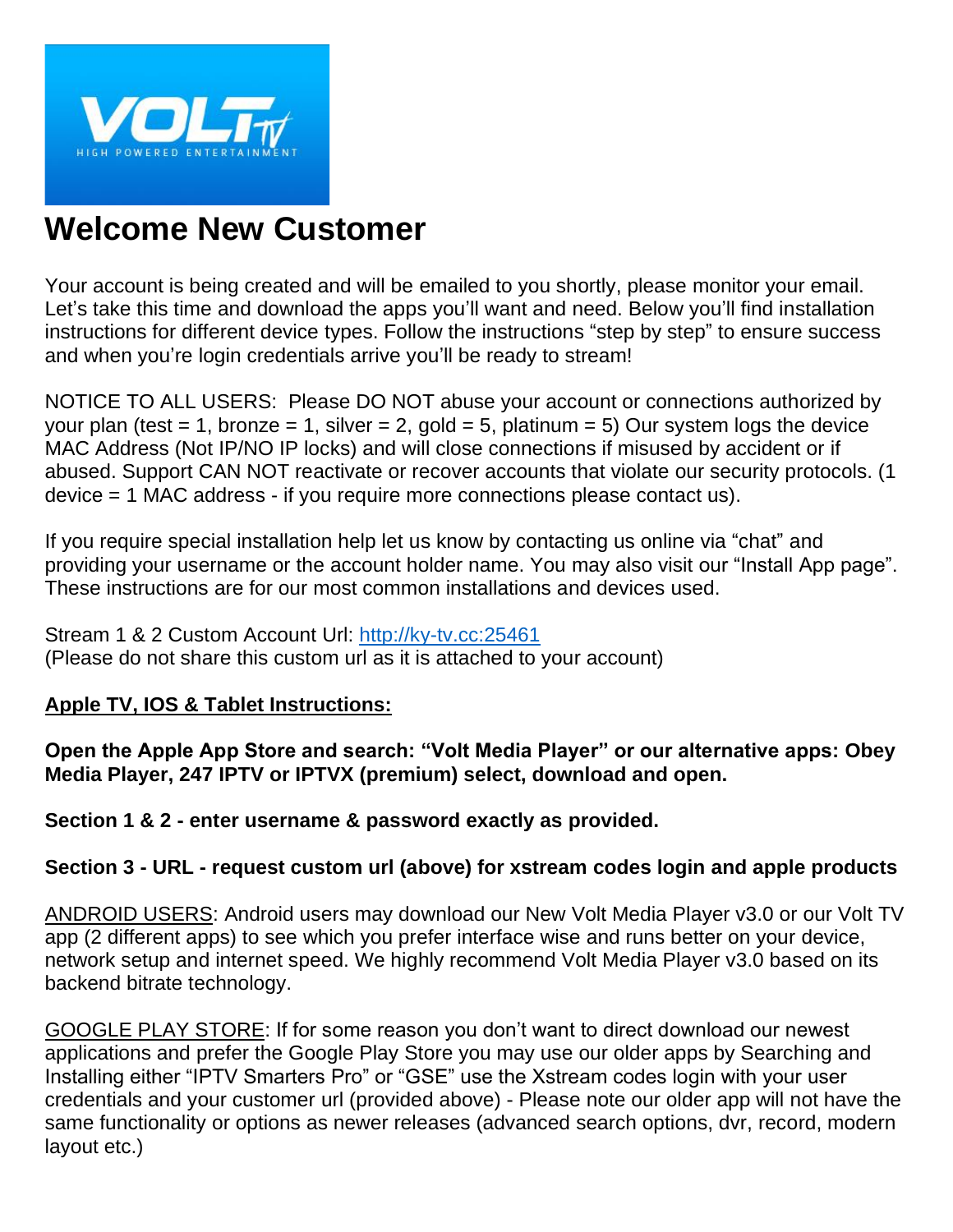VOLT MEDIA PLAYER v3.0 (new): uses a bitrate technology that assesses your device, network and internet speed and compensates accordingly. Volt Media Player reduces buffering for slower broadband connections (50 mpbs or less). It is recommended for international channels as the broadcasting sources reside much further away from USA providers.

VOLT TV APP: is a straight streaming platform that redirects broadcasts immediately to the end user and depends on your network, device processor, encoders & internet speed. Hardwired is always better than wireless. This app is recommended for users with a minimum of 50 mbps download speeds. If you experience buffering issues switch to Volt Media Player as its built to compensate for slow download speeds when streaming 1080p and 4K options.

Interface Change Tip: Volt TV has 2 interfaces. When you install and login you'll see the default interface but if you'd like something more sophisticated go to "settings", click "other settings", scroll to the bottom and "turn on - new interface layout". It's newly release!

# **Install Firestick/TV/Cube Instructions:**

## **Step 1 -**

**From your firestick homepage scroll to settings: select "my fire tv" then "developer options" then turn "ON" both ADB debugging and "Apps from unknown sources". NOTE: Your firestick may require you to "authorize and allow" access to apps upon install. Please always Allow and turn on access manually if needed.**

## **Step 2**

**Hold down the "microphone" button on your remote and say "Alexa download Downloader". This will download the App Downloader! Or open the Amazon App Store, Search by Categories, then Utilities, Search, Install and Open "Downloader". Open app and in "enter url section" type: GetVolt.tv/apk (no need for www or http).**

# **Step 3**

**This takes you to our server repository. Then select volt tv & or volt media player (newest releases). They are 2 different apps which give you options based on what you prefer so we recommend you download both. Download, install, Allow Access and Open**

## **Step 4**

**Voltmediaplayer: In 1st section enter a device name or location of your choice. For example: main tv room, master bedroom etc. anything you want.**

**In section 2 & 3 enter the username and password provided exactly as provided (upper or lower case). Then click "Add User". Once in just click on authorized user and your list will load. We suggest you also click the "install Epg" once loaded.**

# IMPORTANT VOD & SERIES TIP: ADD "VLC" to Volt Media player

Add VLC Player to supercharge Volt Media Player and ensure perfect VOD & Series playback instructions: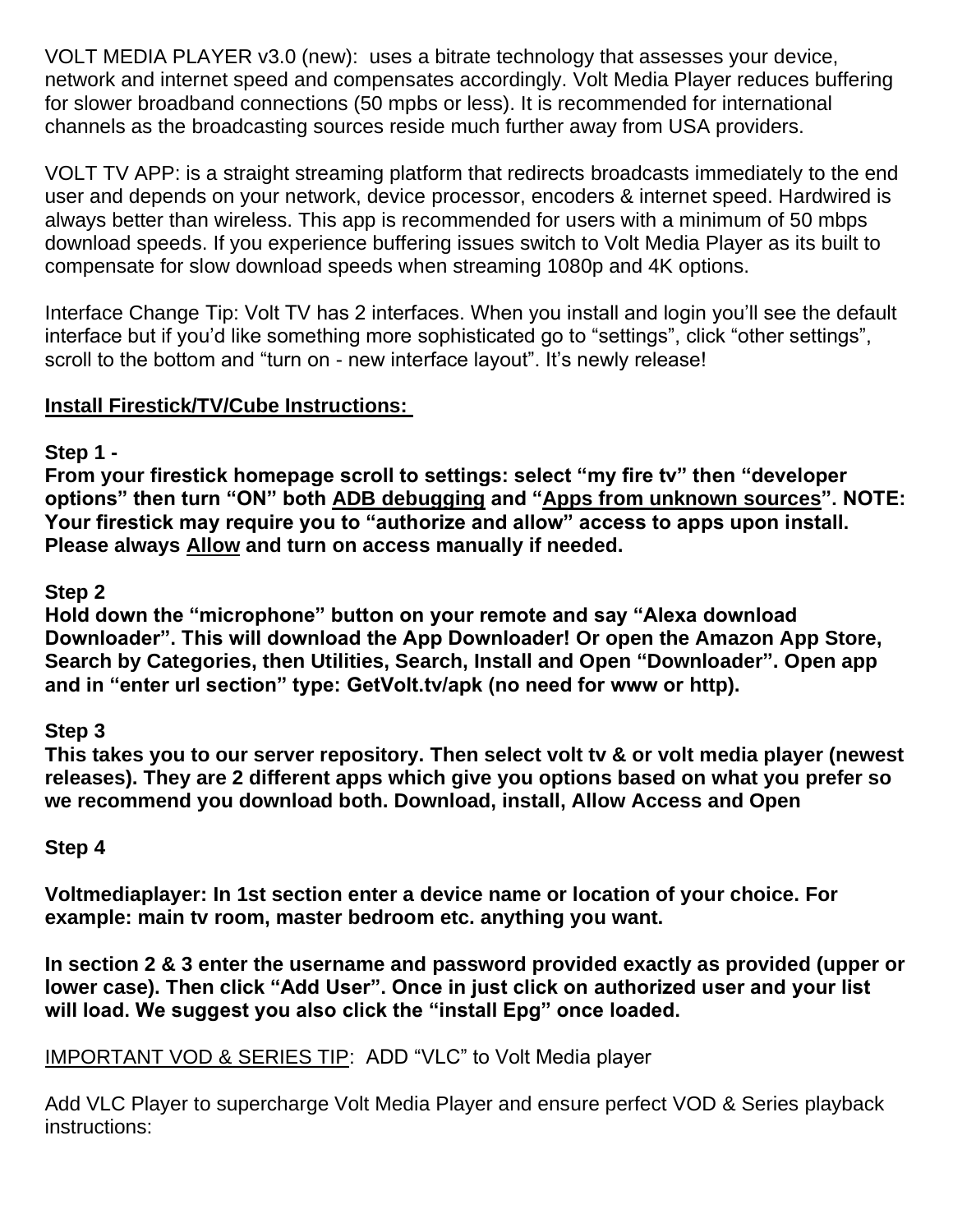1) Search and download VLC in your App Store or push the "microphone" or your remote and say "download VLC", then install but don't open it.

2) Open Volt Media Player and go to "Settings", click "Player Selection" then select "Add Player", select VLC, return to "Player Selection"

3) Change Movie (VOD) and Series Sections to "VLC". Please leave LIVE TV on "Built In".

You'll see a huge difference.

**Volt TV: Open app, select Panel 1 or Stream 1 then enter username and password, then login.**

## **Android Phones - tablets - laptops:**

**Method #1**

**Open your internet browser (chrome etc) and type: [downloadvolt.com](http://downloadvolt.com/) (volt tv) no www or http needed. Download apk, allow in settings if prompted, open apk. Enter username & password provided.**

## **Method #2**

**Open your internet browser and type: GetVolt.tv/apk in url section. This will take you to our server repository. Click to download both Volt TV & Volt Media Player. They are 2 different apps allowing you to choose which you prefer.**

**Download, allow in settings if prompted, open and enter username and password.**

## **Android TV Box Download Instructions:**

#### **Method #1**

**Open your Google play store, search, download and install a "Downloader" App. (Downloader, ADM (advanced download manager), Sideloader etc.)**

**Open Downloader App, ADM, Side Loader or any APK Installer, In URL section type: [getvolt.tv/apk](http://getvolt.tv/apk) (no www, http or spaces)**

**Scroll down repository and select "Volt Media Player" (app1) and "Volt TV" (app2). Click labeled button, download, install, allow access in settings when prompted and open app.**

**Volt TV - select stream 1 & enter username & password. Sign in**

**Volt Media player - section 1 Name your device and section 2 & 3 enter your username and password. Add user and sign in**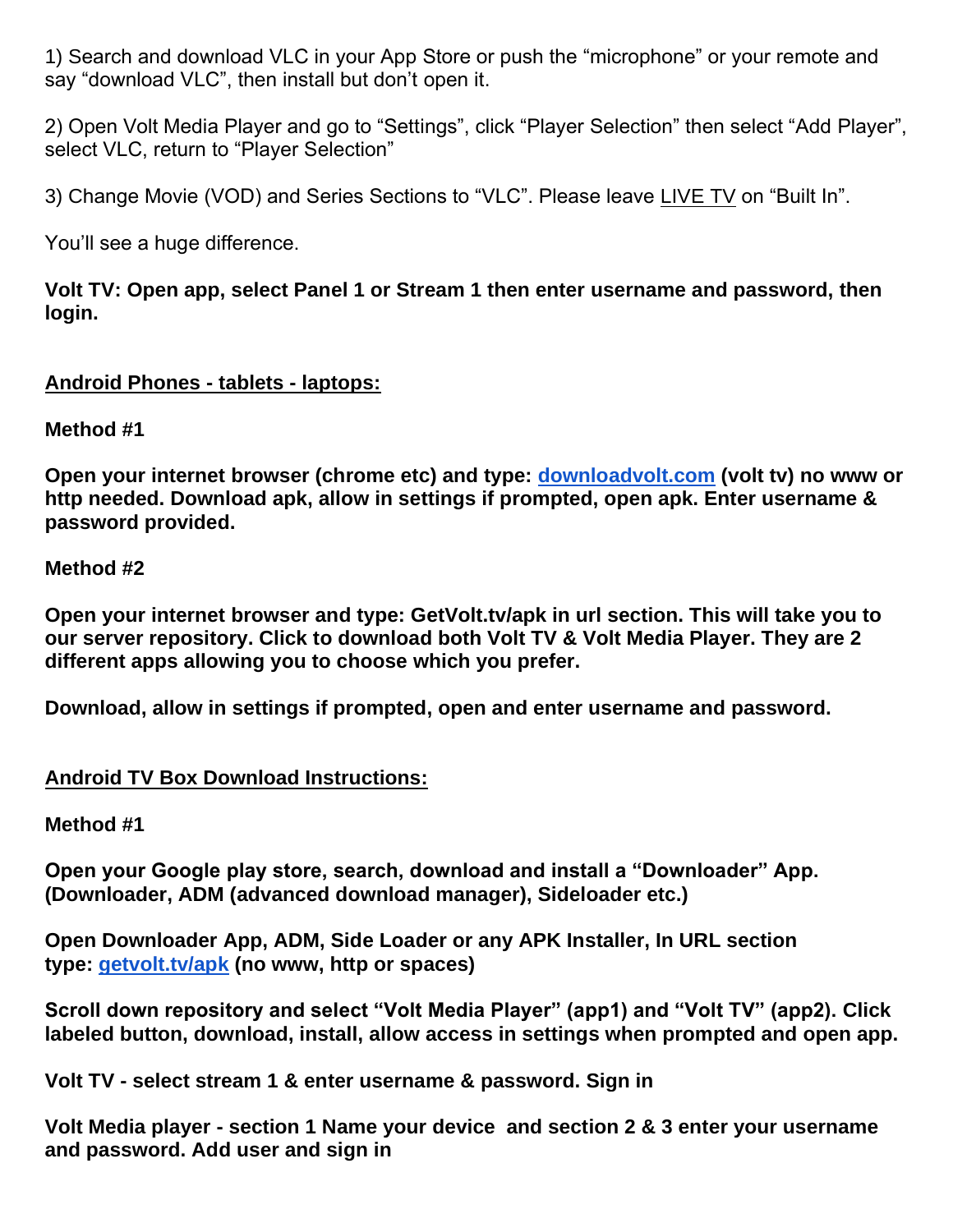#### **Method #2**

**Open chrome or internet browser. Type: GetVolt.tv/apk in url section. Follow remaining directions above.**

**Method 3**

**Open your laptop and insert a "usb drive" (thumb drive or jump drive). Open your internet browser and type: [getvolt.tv/apk](http://getvolt.tv/apk)**

**In server repository download "Volt Media Player" (app1) and "Volt TV" (app2) to your usb drive.**

**Remove usb drive from laptop and please into android box usb. Open your android "file manager" (fx etc), select usb drive location and install both apps. Follow remaining instructions above.**

**Samsung & LG Smart TV**

**Step 1 - Go to the Samsung or LG App Store and search for our "Smarters Iptv, Smart Iptv or FoxIptv apps." Install App and Open.**

**Step 2 - Select "X-stream codes login" option Section 1 - Name the device ex "living room" Section 2 & 3 - username & password Section 4: [http:ky-tv.cc:25461](http://getvolt.cc/) (Stream 1 & 2 Bronze, Silver, Gold) [http://ottactive.xyz](http://ottactive.xyz/) (Stream 4 for Commercial & Platinum VIP)**

**Click Add User then select user and the system will load your lineup.**

**Sony Smart TV**

**Option 1: Use our Smarters Iptv, IPTV Smarters Pro etc in Google App Store. Download, Install, Open, Enter, Username and Password and in url section type:**

**[http:ky-tv.cc:25461](http://getvolt.cc/) (Stream 1 & 2 Bronze, Silver, Gold) [http://ottactive.xyz](http://ottactive.xyz/) (Stream 4 for Commercial & Platinum VIP)**

**Option 2: In order to install Volt TV, you must first: Enable "unknown sources" - In the security and restrictions menu of Settings. Then Install ADM (Advanced Download Manager) from the Google play store: FREE.**

**Open ADM or any APK Installer you wish and click on the "+" sign and in the link area type: [downloadvolt.com](http://downloadvolt.com/) (no www or http needed). Then hit "start" and the download will start. Upon completion click on the "finished" tab and select Volt TV to install.**